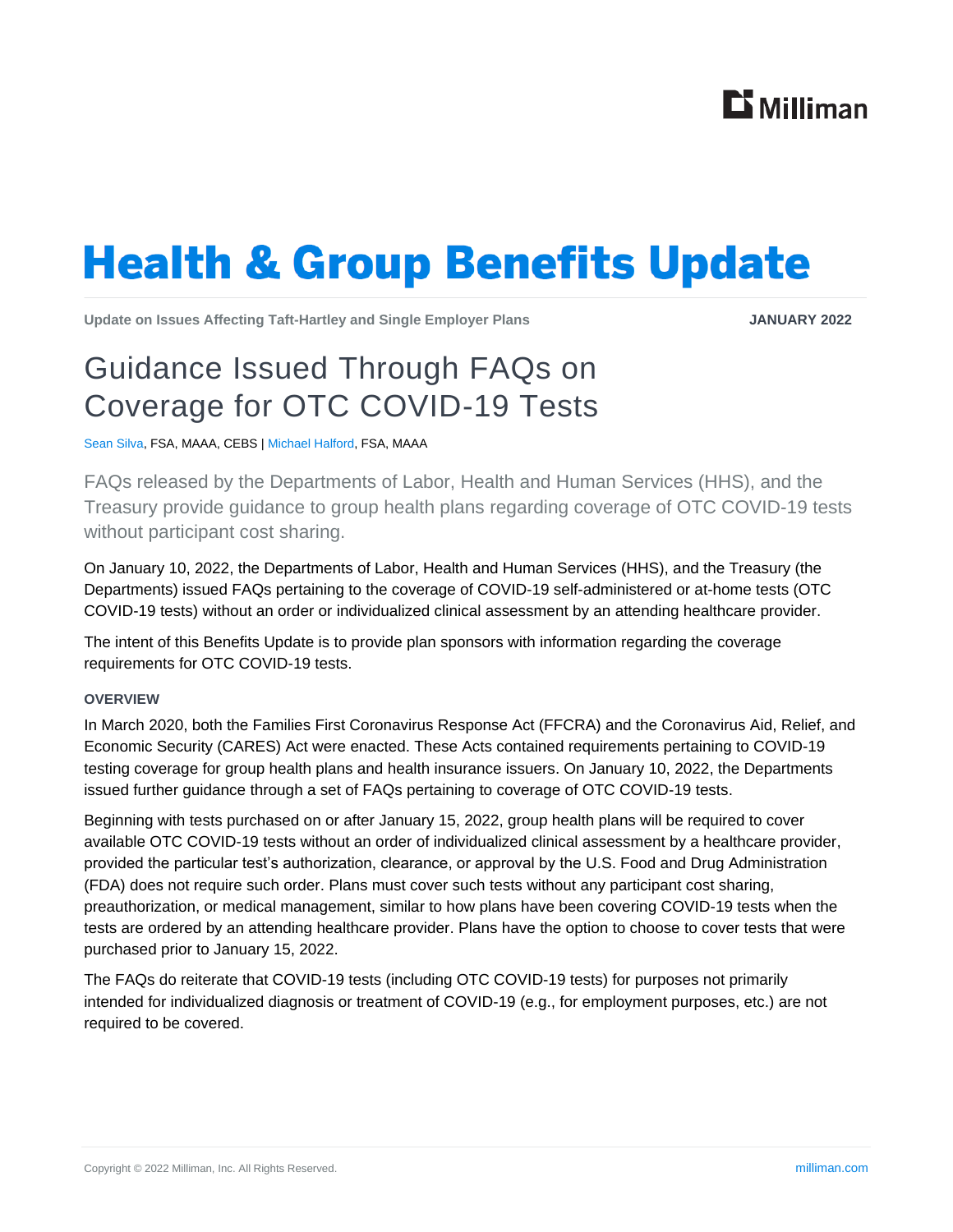### **SAFE HARBOR FOR PROVIDING COVERAGE**

While the FAQ does not allow a plan to limit coverage to only OTC COVID-19 tests that are provided through preferred pharmacies or other retailers, the Departments provide a safe harbor. The safe harbor relates to plans providing OTC COVID-19 tests by arranging for coverage through the plan's pharmacy network and a direct-toconsumer shipping program. Under this direct coverage approach, the participant is not required to seek reimbursement of the test costs from the plan. Rather, the plan must make the necessary changes (e.g., systems, technology, billing, etc.) such that the plan pays the test distributor directly. Further, under this direct approach plans must ensure that all participants have adequate access to OTC COVID-19 tests and are aware of details needed to access the OTC COVID-19 tests, such as dates of availability and participating retailers.

If a plan were to establish a direct-to-consumer program through partnership with its in-network pharmacies or other entities, the plan would only be required to reimburse plan participants up to \$12 per test for participants who purchase OTC COVID-19 tests on their own outside of the direct-to-consumer arrangement. In these instances, the participant would have to file a claim for reimbursement to the plan.

The FAQs make it clear, however, that if a plan is unable to establish a direct coverage approach, or if there are delays that are significantly longer than the amount of time it takes to receive other items under the plans directto-consumer shipping programs (e.g., mail order pharmacy), then the safe harbor would not apply. If a plan cannot rely on the safe harbor, it cannot limit the amount of reimbursement paid to plan participants who obtain OTC COVID-19 tests through channels outside of the direct arrangement.

### **FREQUENCY LIMITS ON TESTING**

The FAQs do allow for plans to limit the number of OTC COVID-19 tests without an order or individualized clinical assessment by an attending healthcare provider. The FAQs state that plans may limit the number of tests to eight per covered individual each 30-day period (or calendar month). **Plans may not limit the number of tests for a shorter period of time** (e.g., only cover four tests over 15 days).

Additionally, the FAQs do permit plans to take action to prevent suspected fraud and abuse. The FAQs outline steps plans may take, such as requiring participant attestation that the test was for personal use and not for employment purposes, or requiring participants to submit proof of purchase along with their reimbursement requests. Plans may not, however, impose on participants multilayered review processes that delay the participant's reimbursement.

## **DIFFERENCES BETWEEN INSURED AND SELF-FUNDED PLANS**

While the FAQs do not make distinctions between insured and self-funded plans, it is our understanding that for insured plans the carrier will be the entity responsible for providing the tests and facilitating reimbursement to plan participants. For self-funded plans, the third-party administrator will be the entity in charge of processing claims for reimbursement.